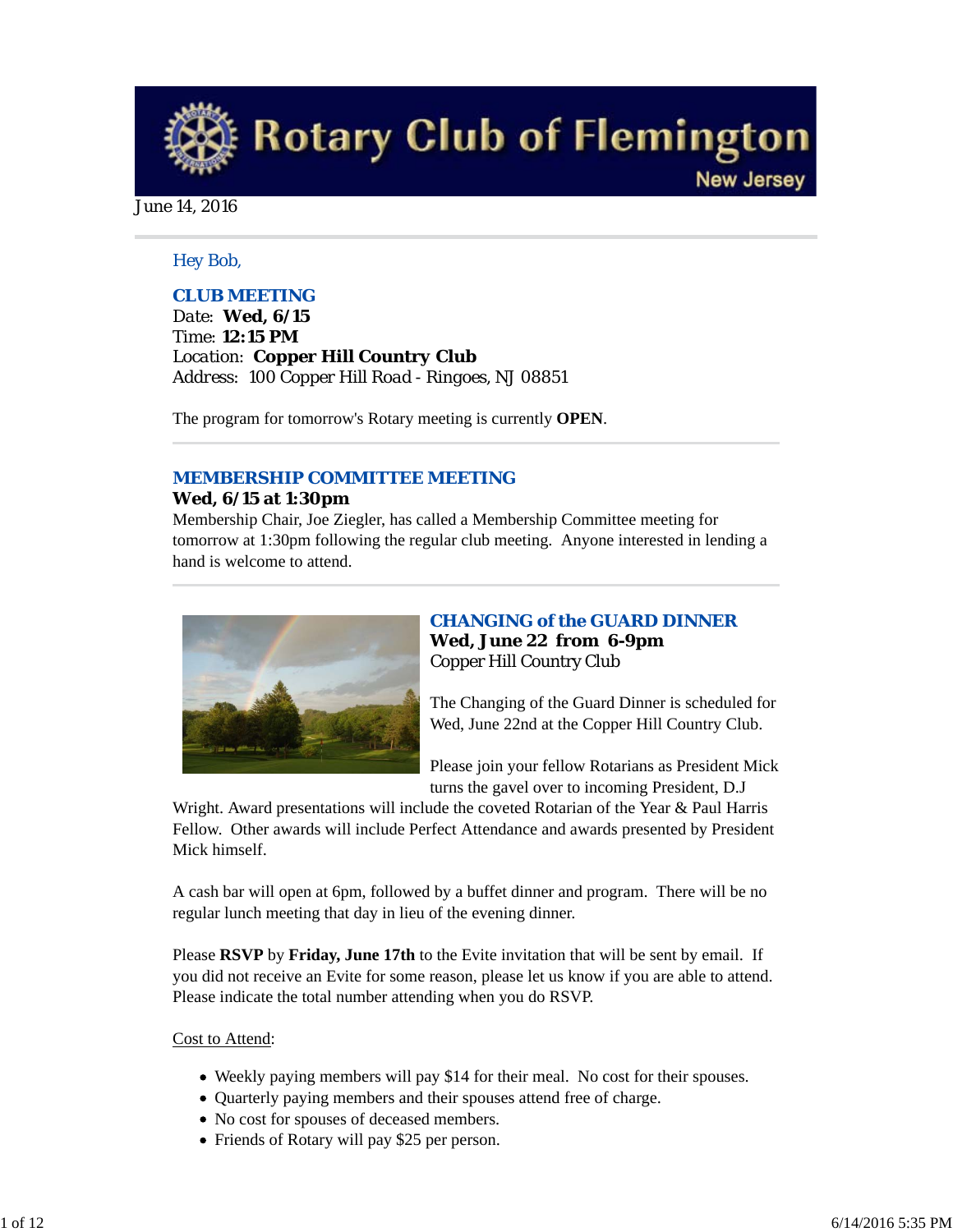

*8th Annual Rotary BARK IN THE PARK DOG WALK* Held on **Sunday, June 12, 2016** Registration: **10:30am** Walk: **11:00am** to **2:00pm** Location: **Flemington Boro Park** Address: 43 Park Avenue, Flemington, NJ 08822

Jim Davidson will be providing a follow-up report on this past Sunday's Dog Walk event in the near future.



*PHOTO ALBUM from the 8th Annual BARK in the PARK Dog Walk Event* Held on **Sunday, June 12, 2016**

**Click Here** to view the Photo Album from the recent Bark in the Park - Dog Walk. Thanks to Jim Davidson for coordinating and chair the event.

Thanks also to the Rev. Dr. Herb Bohler for taking the photos and generating the album for everyone to enjoy.



*PEDALS FOR PROGRESS Bicycle, Sewing Machine & Sports Equipment Collection* Held on **Saturday, June 11, 2016** Time: **9am** to **12noon Flemington Presbyterian Church** 10 East Main Street - Flemington, NJ

Thanks to Joe Ziegler, who provided the following summary of this past Saturday's Pedals for Progress collection:

Saturday's collection yielded **52 bicycles**, **2 sewing machines** and **\$270.00** in cash donations. The number of bicycles was a slight improvement over last year.

Rotarians assisting me were Ken Skowronek and Sandy Clark. There was also group of volunteers from the Presbyterian Church.

George Muller, Zac Fisher (Tom's son) and my son, Alex, donated (their old) bikes to the cause.

Herb Bohler showed up to record the event for posterity.

These bikes (along with others) are destined to go to Nicaragua. This shipment will put the total number sent to that country to over 25,000 (over many years) making it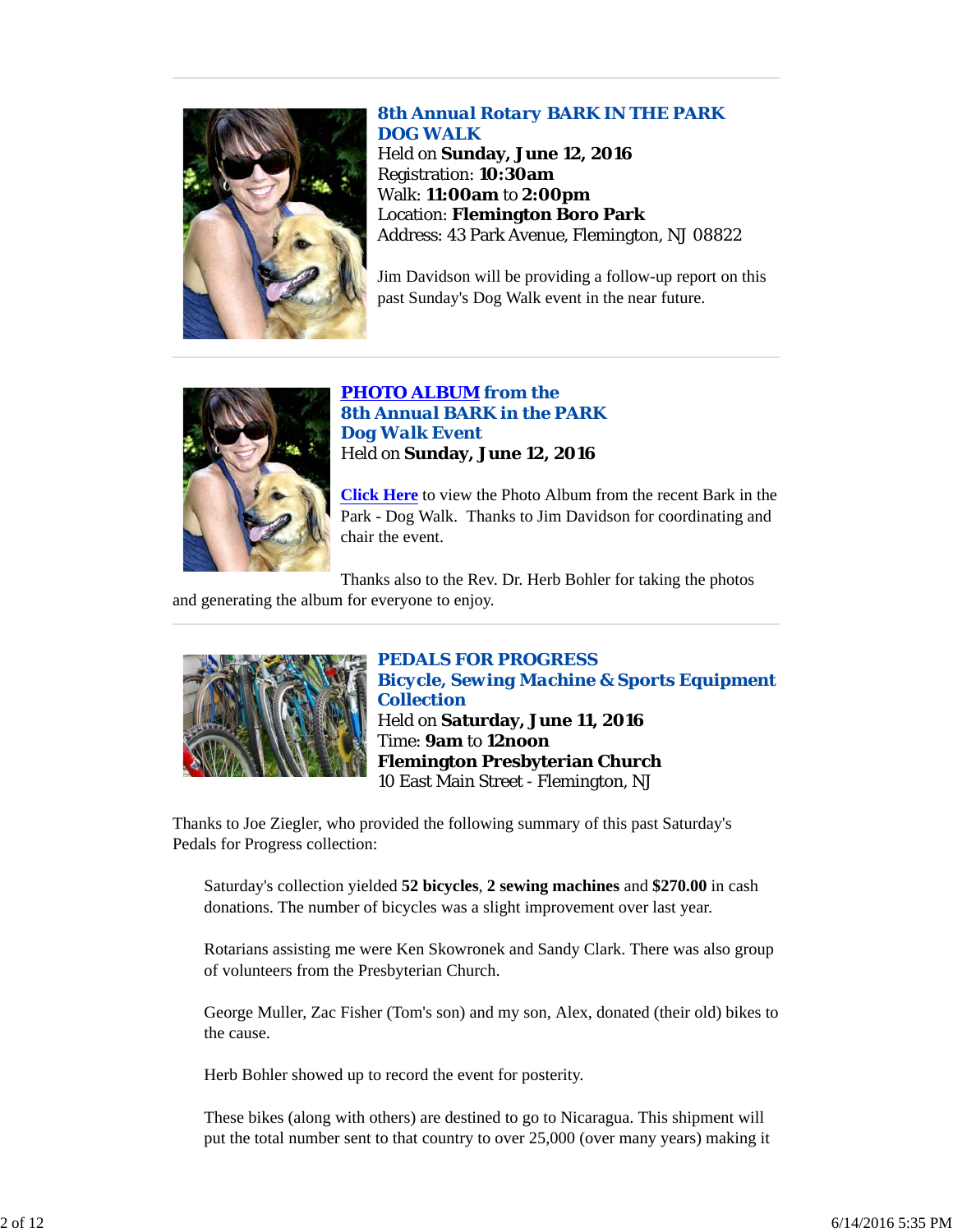the most prolific project where Pedals 4 Progress has a presence.

Regards, Joe Ziegler Chair, Pedals for Progress



# *PHOTO ALBUM from the Pedals for Progress Collection* Held on **Saturday, June 11, 2016**

**Click Here** to view the Photo Album from the recent Pedals for Progress Bicycle Collection. Thanks to Joe Ziegler for

continuing to coordinate and chair the event.

Thanks also to the Rev. Dr. Herb Bohler for taking the photos and generating the album for everyone to enjoy.



## *OFFICERS & BOARD MEMBERS for the 2016-2017 Flemington Rotary Year* **Presented by President-Elect, D.J. Wright**

At the 5/4/2016 Club Meeting, the slate of club officers for the 2016-2017 Flemington Rotary year was voted on and approved.

The slate of officers is as follows:

## **2016-2017 RCOF Officers & Board Members**

| Club President      | Daniel James "D.J." Wright                      |
|---------------------|-------------------------------------------------|
| President-Elect     | Kim Metz                                        |
| Secretary           | Karen Widico                                    |
| Treasurer, General  | <b>Bob Newland</b>                              |
| Treasurer, Lunch    | Lynn Hyman                                      |
| <b>Board Member</b> | <b>Mick Schaible</b> (immediate Past-President) |
| <b>Board Member</b> | <b>Sandy Clark</b>                              |
| <b>Board Member</b> | <b>Joe Ziegler</b>                              |



# *Rotary Club of Flemington Spring 2016 SCHOLARSHIPS*

A very special thanks to Ted Weinstein and the Scholarship Committee for working very hard to select five students to received a scholarship towards higher education. The students were present at the Wed, 6/1/2016 Flemington Rotary Club meeting.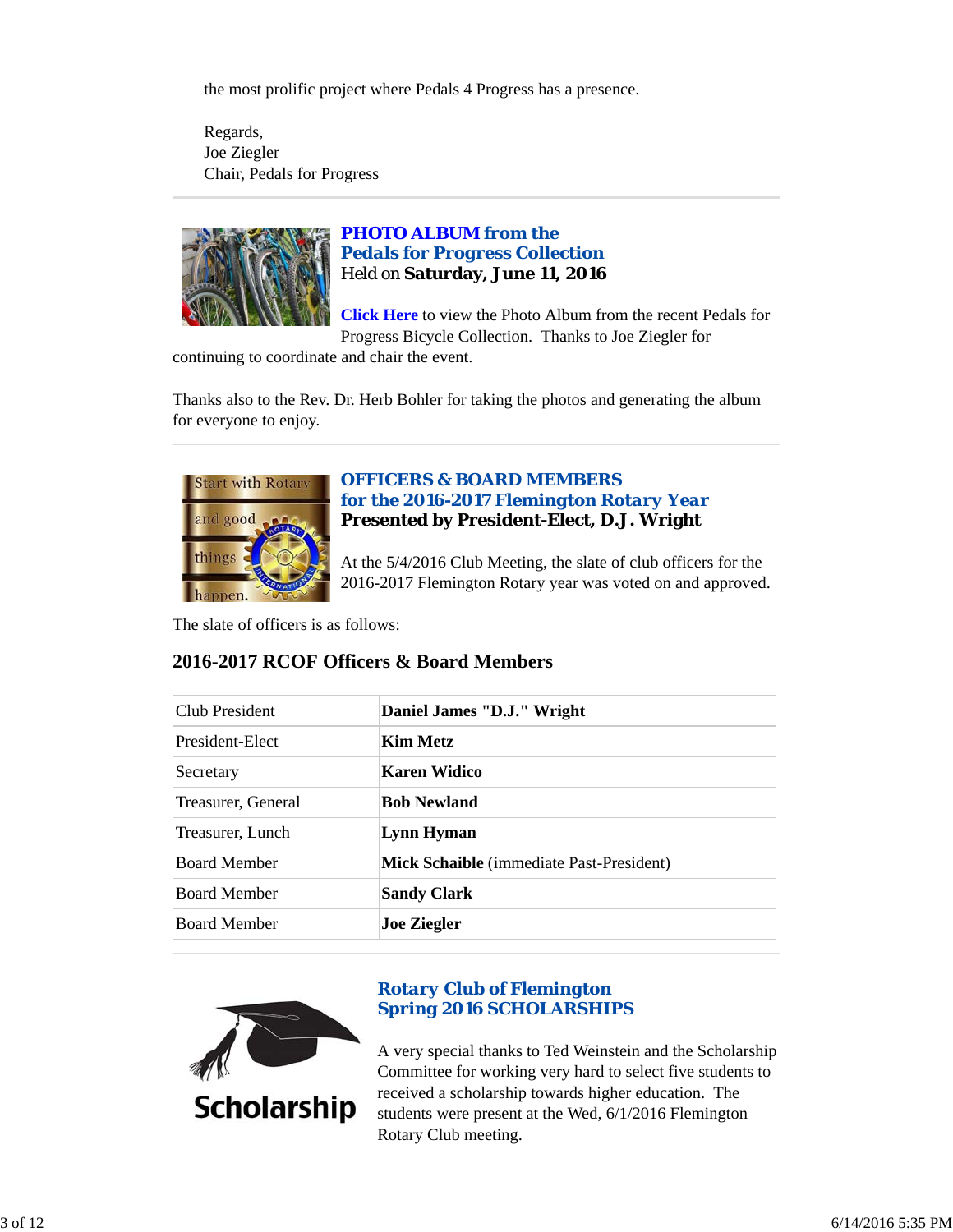The following is a summary of the scholarship recipients thanks to the efforts of Chris Kamnitsis and Kim Metz:

#### **Amanda Scully**

Amanda has maintained an exceptional grade point average while still holding down a job, and volunteering a tremendous amount of her time to various projects.

In particular, her help in organizing a large fundraiser earned her recognition in the community and our scholarship committee.

## **Rachel Moskowitz**

Rachel is an all around student, whose resume caught our scholarship committees attention.

She is a scholar athlete, a dance instructor, a volunteer for multiple community based organizations and projects, as well as the head of the Women In Science Committee. Rachel is leading the charge for women to become more engaged in the field of science, and plans to study molecular biology.

#### **Meredith Okamoto-Buhl**

Meredith is an accomplished Artist and musician who used her talents in volunteering for numerous projects and fundraising events here in Hunterdon County.

She was the student director for the Devil's cabaret, a bassist for the pit orchestra in the community theater, and is even a lead singer in a band. She plans on studying business in creative enterprises this coming fall.

## **Maria DeGenova**

Maria is a hard working student and a talented violinist, who also has a tremendous connection with children.

This lead her to become a volunteer at the Hunterdon Family Success center, helping young children with their schoolwork and studies in their after school program.

We wish her the best of luck this fall at TCNJ.

#### **Allyson Stillwell**

Allyson has been working on her career goal in the health science field. She received 11 college credits with a potential of receiving an additional 11 credits while enrolled in Hunterdon County Polytech's Nursing program. As the President of Hunterdon Central's Student Council she has been involved in a lot of community service projects and raising funds for those in need.

With high honors, she has also become a member of the National Honor and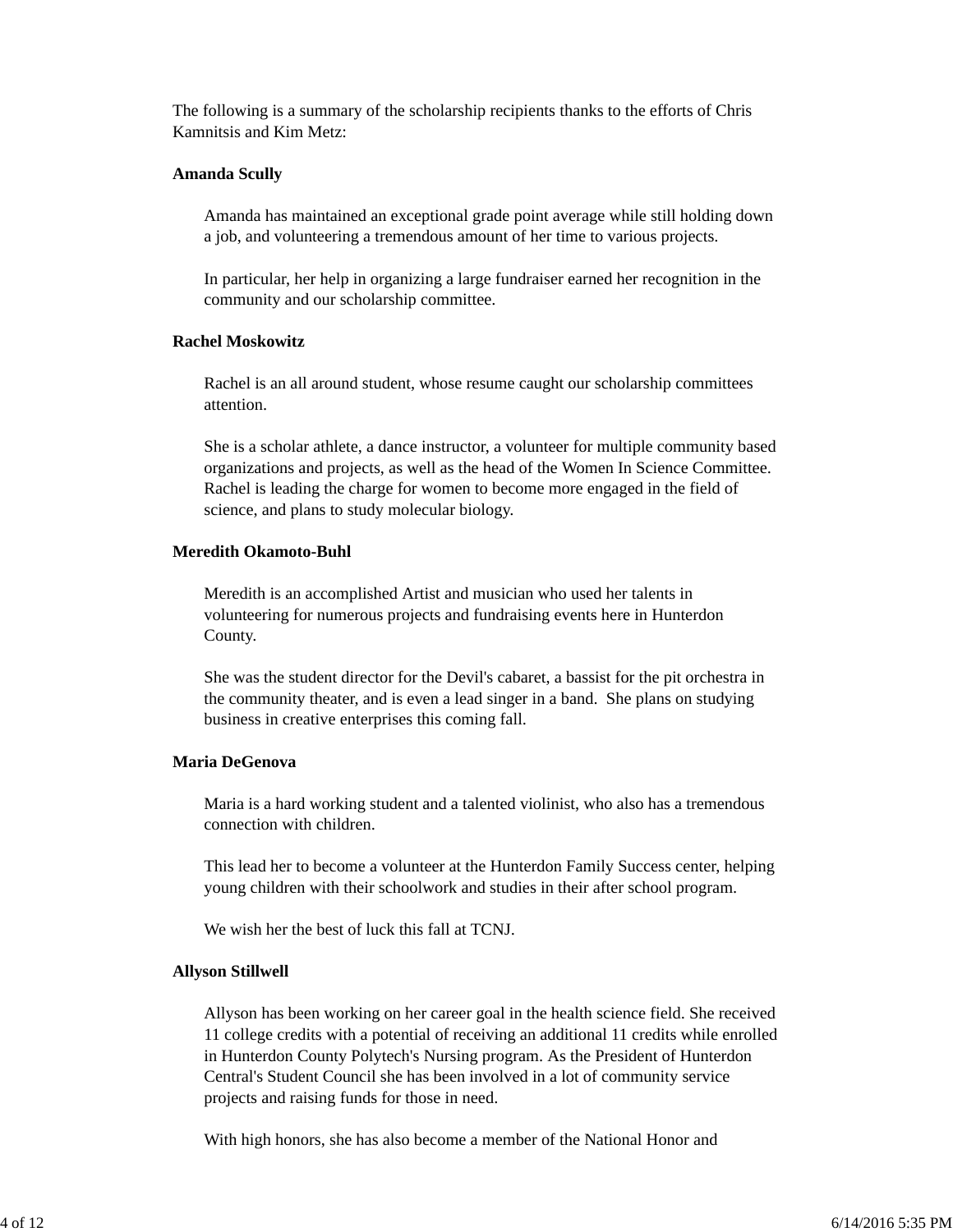National Technical Honors Societies. With her drive to succeed and her compassionate and caring personality she will surely reach her goal in obtaining a Master's Degree in Nursing which will begin at RVCC this fall.

## *NEW MEMBER* **Adam Boynton**

The Membership Committee and Board have approved **Adam Boynton** for membership in the Rotary Club of Flemington. Adam has been proposed by Joe Ziegler and has attended several of our club meetings. He will have the classification of "**Church/Social Services**". Adam is a Lieutenant with The Salvation Army here in Flemington, NJ. Adam and his wife reside here in Flemington.

Joe Ziegler completed Adam's orientation meeting on 5/24/2016. Now we just need to schedule Adam's official induction into the club.



## *Hunterdon County Rotary Clubs donate \$3600 to the Flemington Area Food Pantry* **Wed, April 13, 2016**

At the 4/13/2016 Flemington Rotary Club Meeting, the Hunterdon County Rotary Clubs presented at **\$3600 check** to the **Flemington Area Food Pantry**. The donation was made from the proceeds of the 2016 Hunterdon County Rotary Soup Cook-Off.

Pictured from left to right are **Mick Schaible** (Flemington Rotary President & Chair of the Soup Cook-Off event) and **Gary White** (Executive Director of the Flemington Area Food Pantry).

The Hunterdon County Rotary Soup Cook-Off is a community awareness project of the Rotary Clubs of Hunterdon County, dedicated to helping people in our community. All cook-off proceeds are donated to the food pantries of Hunterdon County to fight HUNGER IN HUNTERDON.

Joint Effort by the Hunterdon County Rotary Clubs: The Soup Cook-Off event is organized and run as a joint effort by the Rotary Clubs of Flemington, Clinton Sunrise, North Hunterdon, Lambertville-New Hope, Whitehouse and the Hunterdon Horizon eClub.



# *Rotary Club of Aberdeen, MD* **Raffling a 2016 Jeep Wrangler 4x4 Raffle Drawing on 9/12/2016**

Bob Burgard, current Club President for the Aberdeen Rotary Club, wanted to pass along this information.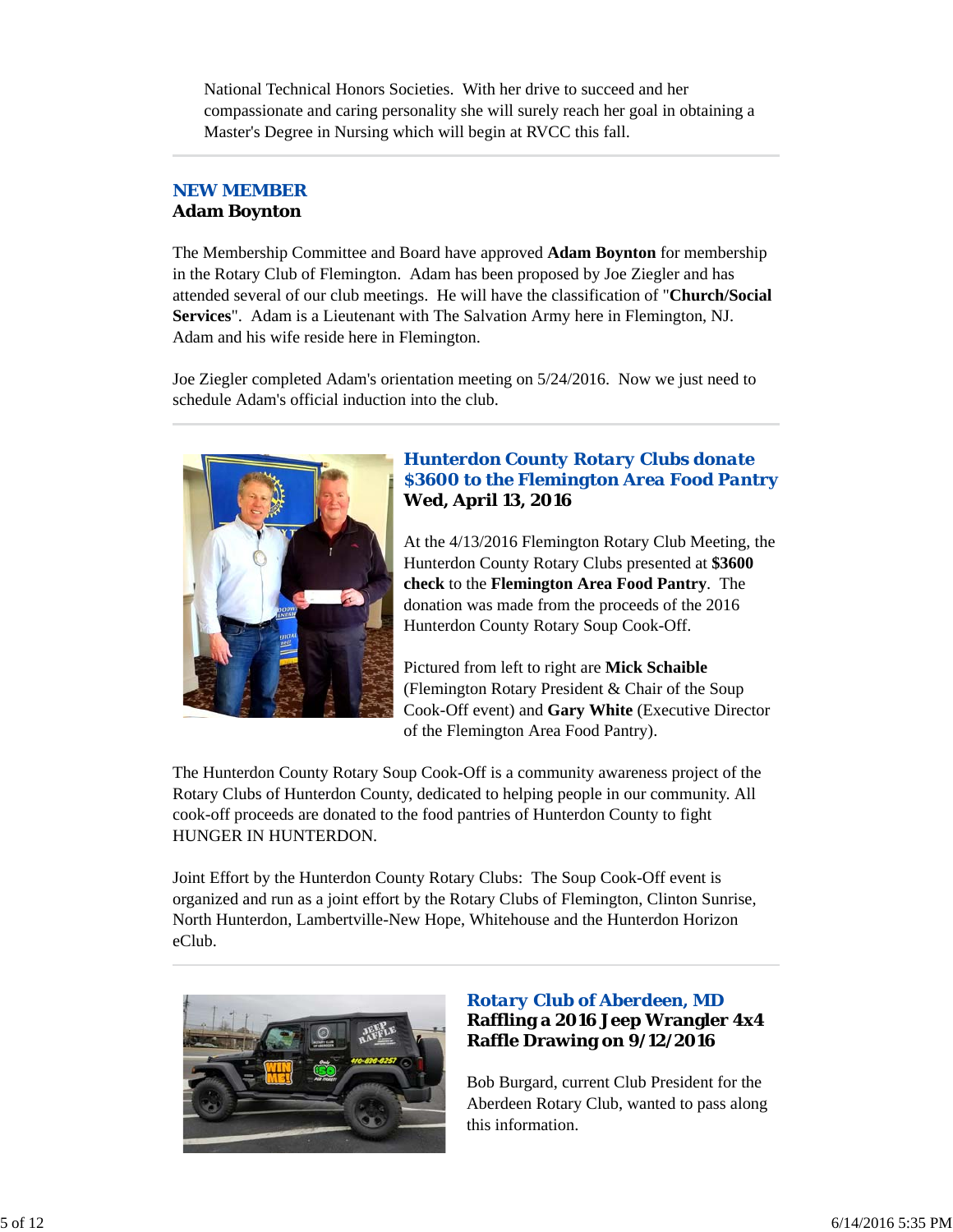

Click Photo to see a larger image

The Aberdeen Rotary Club (ARC) is raffling

a **2016 Jeep Wrangler Unlimited Sport 4X4**. Only 2000 Tickets will be sold at **\$50.00 each**. The drawing will be held at the Annual ARC Golf Outing on September 12, 2016.

In addition to the Jeep, there is a second prize of \$1,000 and a third prize of a \$250 Gift Certificate to Saxon's Jewelers in Harford County, MD.

Aberdeen Rotary Club is anticipating significant support for the Harford County Boys and Girls Club and Local Scholarships that are budgeted for over \$50,000.

The Aberdeen Rotary Charities is a 501c3. Tax deductible contributions are in reference to EIN# 90-0752980.

If you have any questions, contact Bob Burgard as follows: Cel(908) 528-4073 (or) Office(908) 751-1223.

410-838-6257 is a Call Center that forwards the call to raffle coordinator.



## *The Flemington Rotary MEMBER DIRECTORY Is Updated on the Website*

A PDF copy of the Club Directory is now kept on the club website, located on the password protected "**Members Only**" page. To access this, simply goto

**www.FlemingtonRotaryNJ.org** and click on "Members

Only" in the upper left. The page is password protected. If you do not have the password, simply email us and request it.

If you see any updates that need to be made (a change of address, email, phone number, something is not listed correctly, etc.), please email Sandy Clark and request any changes to be made. **Click Here** to generate an email to Sandy.



# *SPEAKERS & PROGRAMS BEING SOUGHT*

President Mick is looking for some ideas for upcoming meeting programs and speakers. If you have any leads, please pass them onto Mick Schaible, who will follow-up to schedule the speaker.

**Click here** to generate an email directly to Mick.



*HUNTERDON COUNTY CHAMBER OF COMMERCE*

As you know, the Rotary Club of Flemington is a member of the H.C. Chamber of Commerce. This enables all Rotarians the ability to attend a Chamber function as a "member". If someone asks you what your business is, you would explain that you are a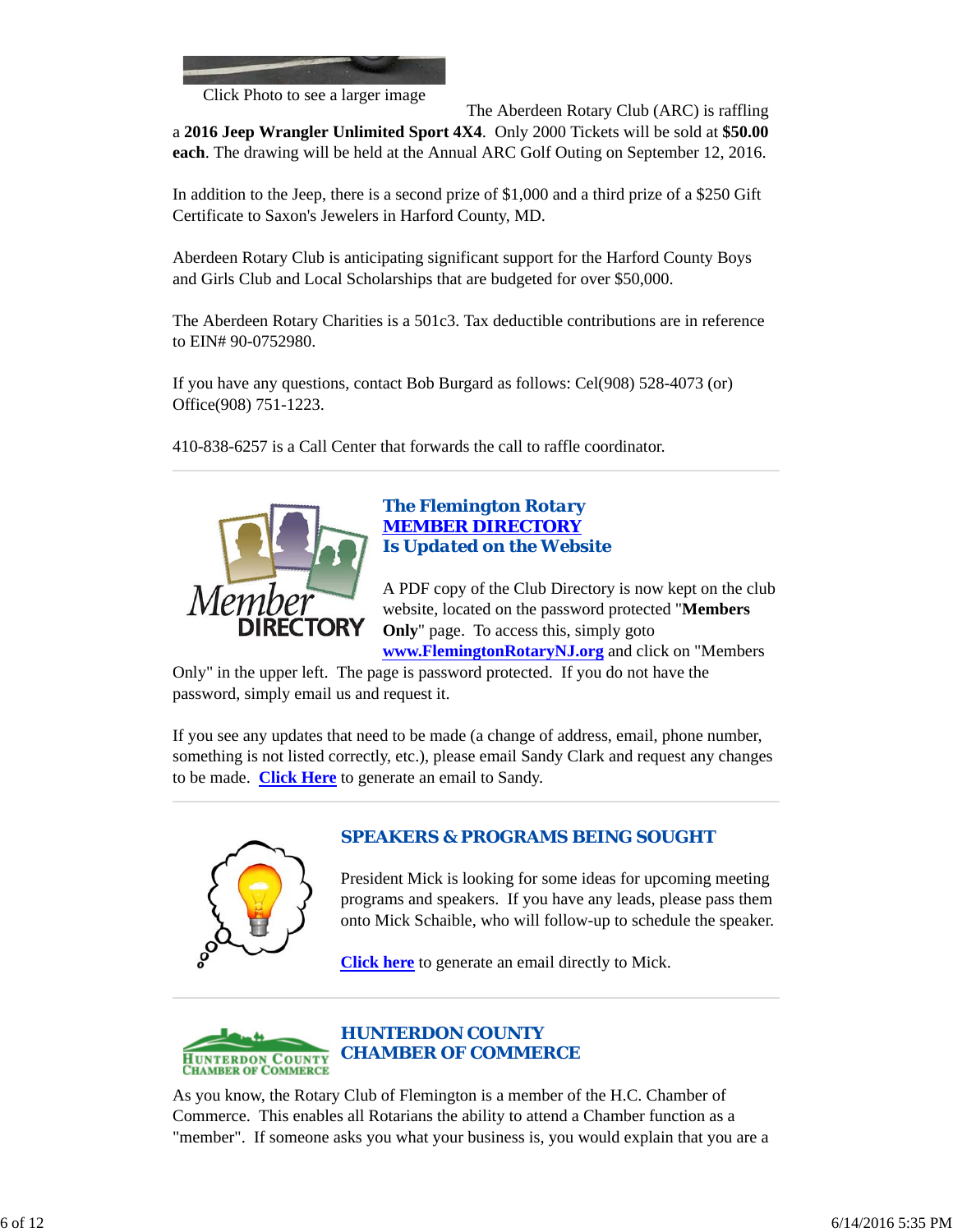member representing the Rotary Club of Flemington. **Click Here** to visit the Chamber website for a listing of upcoming events.



## *Jersey Talk Radio - Internet Radio "THE ROTARY HOUR"* **Tuesdays** from **5pm to 6pm**

PDG Megan Jones-Holt is the host of "The Rotary Hour" on the "Jersey Talk Radio" internet radio station. She is always looking for guests to have on the show. If you are intersted, please get in touch with Megan at (908)894-4590 or **mjonesholt@gmail.com**.

**Click Here** to listen to the Internet Radio station from your PC, smart phone, mobile device, etc.



*FLEMINGTON BUSINESS IMPROVEMENT DISTRICT* www.downtownflemington.com

If you would like to learn more about events and activities going on around Flemington, please **CLICK HERE** to visit the Flemington Business Improvement District (BID) website.

## *ROTARY DISTRICT 7510 NEWS*

**Click Here** to read the current news from our Rotary District 7510.

## *SPEAKERS & PROGRAMS BEING SOUGHT*

We are always seeking new or creative ideas for upcoming meeting programs and speakers. If you have any leads, please pass them onto Mick Schaible. **Click here** to generate an email directly to Mick.

## *UPCOMING DATES TO NOTE:*

Wed, 6/15: Open

Wed, 6/22: **Changing of the Guard Dinner at 6pm** at the Copper Hill Country Club. (*Note there is NO noon meeting on this day*)

Wed, 6/29: Lissa Pettenati, Special Education/Biology Teacher at the Delaware Valley High School. She will speak about the Aquaponics and Hydroponics program that their class is using to grow vegetables using water and fish. They are looking to expand the program, but need help to get a large submersible pump and tubing.

**Next RCOF Board Meeting**: To Be Announced. (Meetings held bi-monthly). **Next Membership Meeting:** Wed, 7/13/2016 at 1:30 PM (Usually the 2<sup>nd</sup> Wed).

**Upcoming RCOF Club Events, Fundraisers, Fellowship Events, Etc**.: To Be Announced.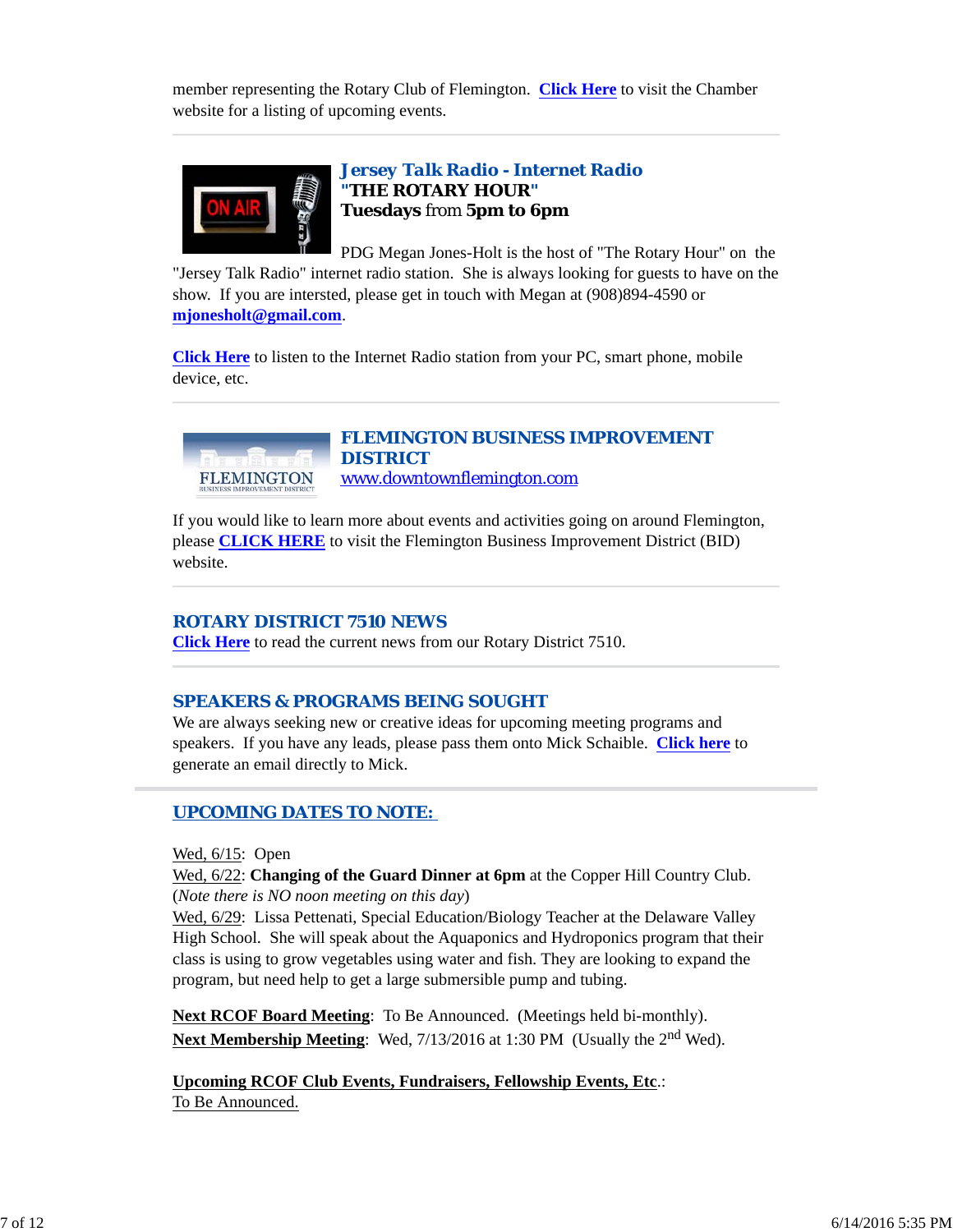# **Rotary District 7510 Events & Functions:**

Thurs, 6/30: District 7510 Changing of the Guard

## *COMMITTEE LIST:*

**Click Here** to download the listing of all current Club Committee's and its members.

## *"MEMBERS ONLY" WEBSITE:*

## **Click Here for the Members Only section of the website to find:**

- 1) The "Membership Proposal Form" to propose a new member.
- 2) New Member Information.
- 3) An Online Copy of the Club Membership Directory.
- 4) A Link to All Photos Albums of the Club.

## *ROTARY WEBSITE LINKS:*

Rotary International: **www.Rotary.org** Rotary District 7510: **www.RotaryNJ.org**

## *NEARBY ROTARY CLUB MEETINGS:*

As A Rotarian, you are Welcome to attend a Rotary Club meeting anywhere in the world. Click here for the Rotary Club Locator App. Or see below for some local meetings:

#### Mondays

**Lambertville/New Hope** (6:30 pm) - Lambertville Station Restaurant; 11 Bridge Street, Lambertville NJ 08530

**Piscataway** (12:15 pm) - Radisson Hotel; 21 Kingsbridge Road, Piscataway, NJ 08854

#### Tuesdays

**Whitehouse** (12:15 pm) - Max's 22; 456 Route 22 West, Whitehouse Station, NJ 08889 **Princeton** (12:15 pm) - The Nassau Club; 6 Mercer Street, Princeton, NJ 08540 **Bridgewater-Bound Brook** (12:15 pm) - Arbor Glenn; 100 Monroe St, Bridgewater 08807

#### Wednesdays

**Branchburg Township** (7:30 am): Stoney Brook Grille; 1285 Route 28, North Branch, NJ 08876

**Flemington** (12:15pm): Copper Hill Country Club; 100 Copper Hill Road, Ringoes, NJ 08851

**Hillsborough Township** (6:15 pm): Pheasant's Landing; 311 Amwell Road (Rt. 514), Hillsborough, NJ 08844

## Thursdays

**Clinton Sunrise** (7:30 am): Clinton Fire Department; New Street, Clinton, NJ 08809 **Somerville/Bridgewater** (12:15 pm): Bridgewater Manor; 1251 US Highway 202/206, Bridgewater, NJ 08807

**Trenton** (12:15 pm): Freddie's Tavern; 12 Railroad Avenue, West Trenton, NJ 08628

#### Fridays

**North Hunterdon** (12:15 pm): Beaver Brook County Club; 25 County Club Drive,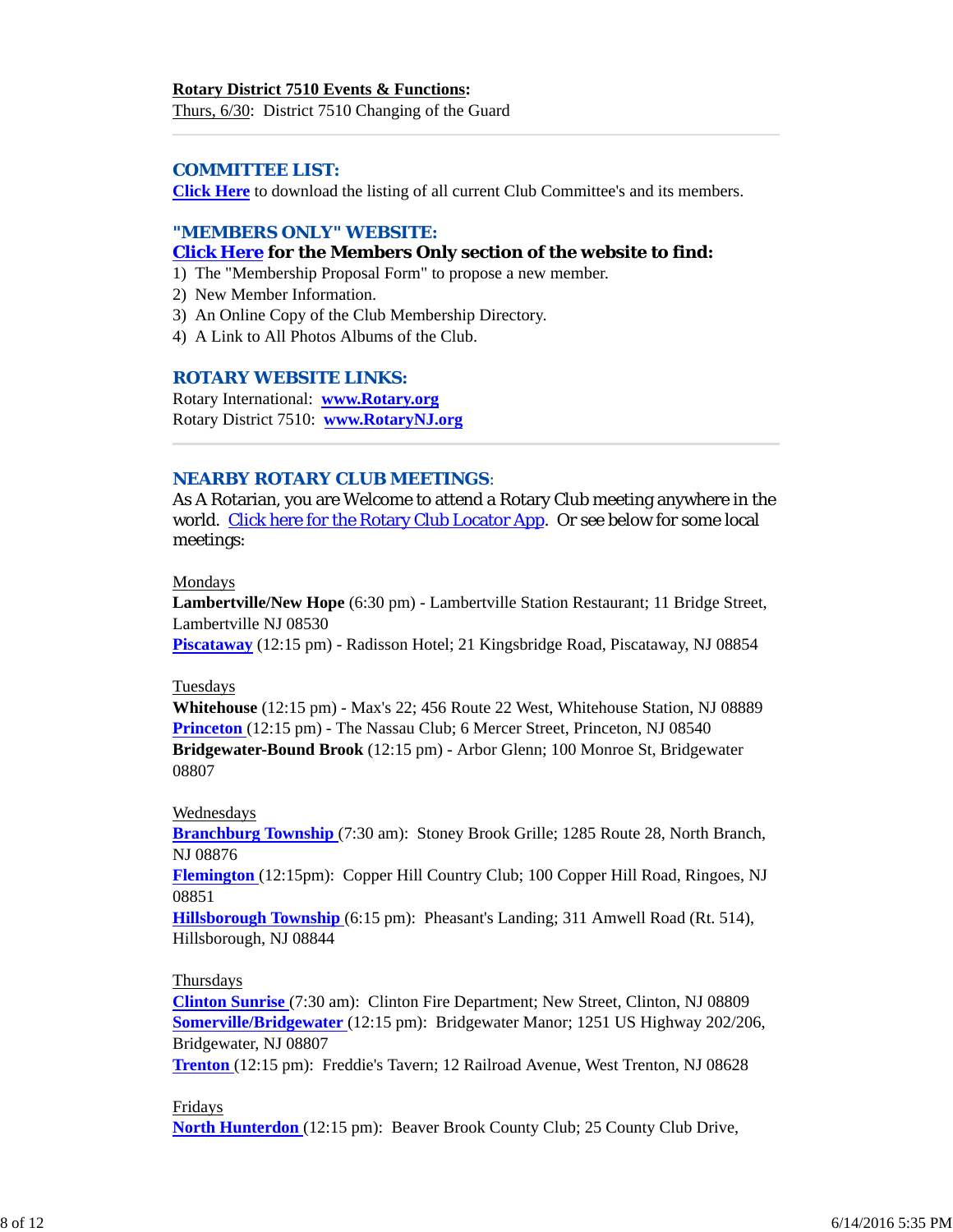Annandale, NJ 08801 **Princeton Corridor** (12:15pm): Hyatt Regency; 102 Carnegie Center, Rt. 1 North, Princeton, NJ 08540

## eClub

**Rotary eClub of Hunterdon Horizon**: View website for meetings or online makeups.

# RI President's Call for Action in **2015-2016**: **"Be A Gift To The World" Rotary Club of Flemington - Our 92nd Year**

Founded October 3, 1923 \* Charter #1529 \* District 7510

| Club President                                               | <b>Mick Schaible</b>                         |  |  |  |
|--------------------------------------------------------------|----------------------------------------------|--|--|--|
| President-Elect                                              | D.J. Wright                                  |  |  |  |
| Secretary                                                    | <b>Chris Steffner</b>                        |  |  |  |
| Treasurer, General                                           | <b>Bob Newland</b>                           |  |  |  |
| Treasurer, Lunch                                             | <b>Lynn Hyman</b> (immediate Past-President) |  |  |  |
| <b>Board Member</b>                                          | <b>Chris Kamnitsis</b>                       |  |  |  |
| <b>Board Member</b>                                          | <b>Joe Ziegler</b>                           |  |  |  |
| Sergeant-at-Arms                                             | <b>Jim Davidson</b>                          |  |  |  |
| R.I. President                                               | K.R. "Ravi" Ravindran (Sri Lanka)            |  |  |  |
| District Governor (DG)                                       | Hal Daume (Berkeley Heights, NJ)             |  |  |  |
| District Governor Elect (DGE)                                | <b>Charles Minton</b> (Union, NJ)            |  |  |  |
| District Governor Nomimee (DGN)                              | <b>Bob Zeglarski</b> (Roselle-Rosselle Park) |  |  |  |
| <b>Assistant District Governor (ADG)</b>                     | <b>Albert Varga</b> (Lambertville-New Hope)  |  |  |  |
| Club Meetings: Wednesday, 12:15 pm, Copper Hill Country Club |                                              |  |  |  |

100 Copper Hill Road, Ringoes 08551





Be a gift to the world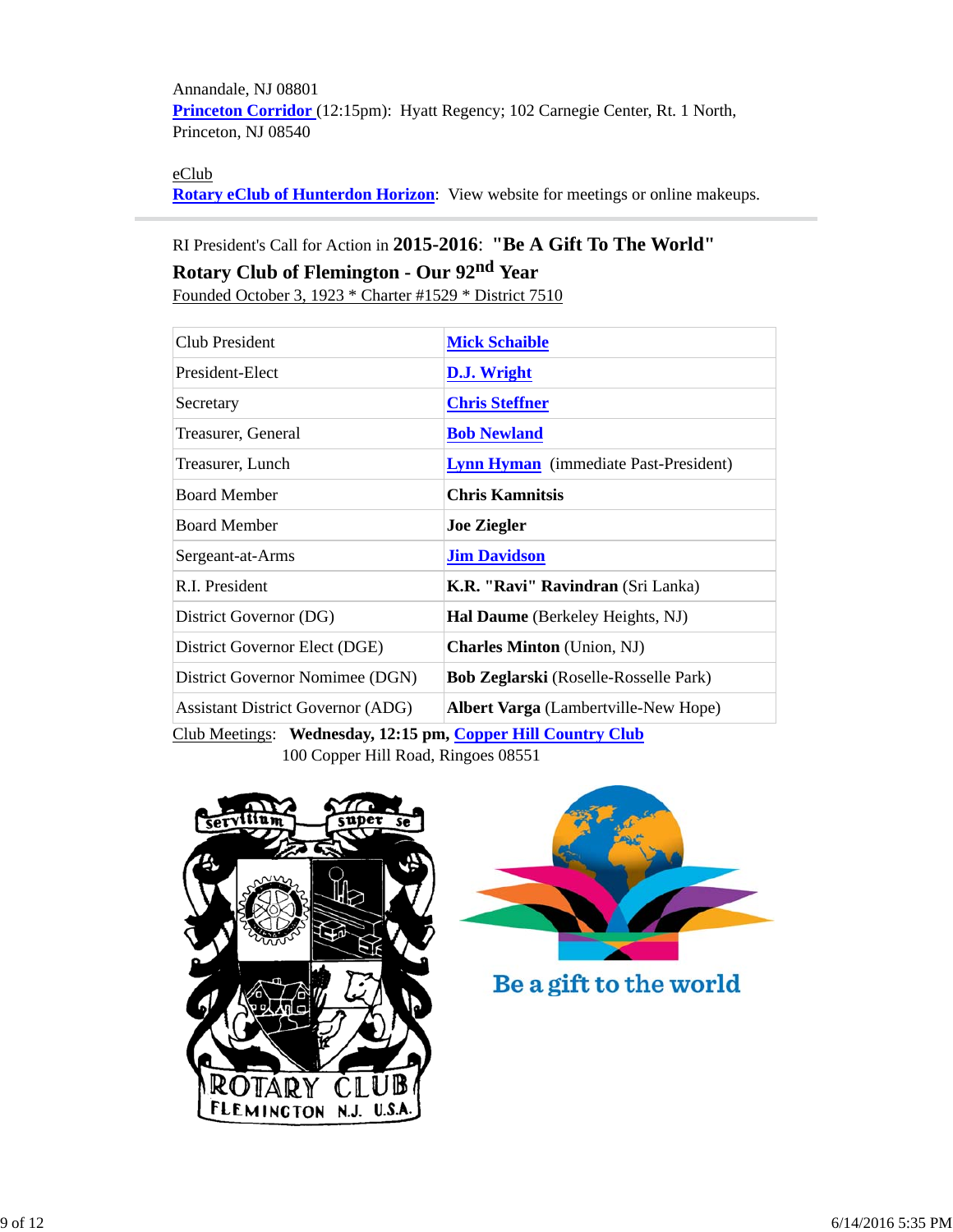*MISSION STATEMENT*: The mission of Rotary International is to assist and guide Rotarians and Rotary clubs to accomplish the Object of Rotary to ensure Rotary's continuing relevance and to help build a better world, emphasizing service activities by individuals and groups that enhance the quality of life and human dignity, encouraging high ethical standards, and creating greater understanding among all people to advance the search for peace in the world.

**THE OBJECT OF ROTARY:** The object of Rotary is to encourage and foster the ideal of service as a basis of worthy enterprise and, in particular, to encourage and foster:

**1st**: The development of acquaintance as an opportunity for service;

**2nd**: High ethical standards in business and professions, the recognition of the worthiness of all useful occupations, and the dignifying of each Rotarian's occupation as an opportunity to serve society;

**3rd**: The application of the ideal of service in each Rotarian's personal, business and community life;

**4th**: The advancement of international understanding, goodwill, and peace through a world fellowship of business and professional persons united in the ideal of service.

**THE 4-WAY TEST:** "Of the things we think, say or do:

**1st**: Is it the Truth?

2<sup>nd</sup>: Is it Fair to all concerned?

**3rd**: Will it build goodwill and better friendships?

**4th**: Will it be beneficial to all concerned?"

#### *ROTARY's AVENUE'S OF SERVICE*:

**1)** Through **Club Service**, we have fun, build lasting friendships, and make sure that our club runs well.

**2)** Through **Vocational Service**, we volunteer our professional skills to serve others and promote integrity in everything we do.

**3)** Through **Community Service**, we address local needs and work with our community to bring lasting improvements.

**4)** Through **International Service**, we meet humanitarian needs around the globe and promote world understanding and peace.

**5)** Through **Youth Service**, we work with young people to help them become the next generation of leaders, visionaries, and peacemakers.

#### **2015-2016 CLUB MEMBER ROSTER Rotary Club of Flemington, NJ** Current Number of Members: 44

| <b>Rotarian</b>             | <b>Member Since</b> | <b>Classification</b>           |
|-----------------------------|---------------------|---------------------------------|
| Black, Bruce B.             | 2007                | <b>Health and Fitness</b>       |
| Bohler, Herbert C. (Herb)   | 1977                | <b>Specialty Advertising</b>    |
| <b>Boynton, Adam</b>        | 2016                | <b>Church / Social Services</b> |
| Campbell, Jennifer          | 2015                | <b>General Practice</b>         |
| Chittenden, Robert L. (Bob) | 2003                | M.E.F.P. Consulting Engineering |
| Clark, Arthur L. (Sandy)    | 1987                | Printing                        |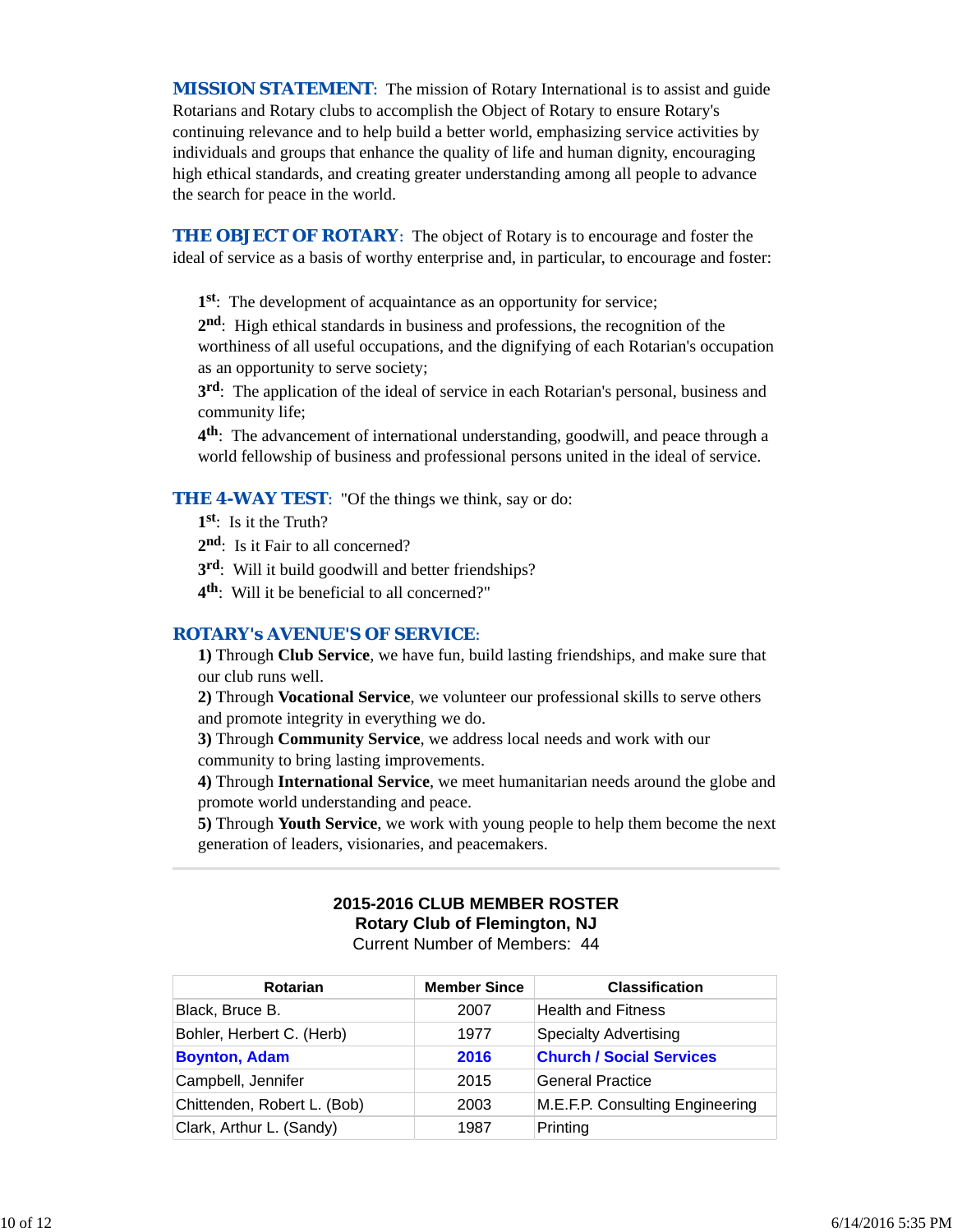| Davidson, James G. (Jim)          | 2002 | <b>Rubber Products</b>         |
|-----------------------------------|------|--------------------------------|
| del Campo, Ann                    | 2016 | <b>Scientist &amp; Farmer</b>  |
| Ferrari, Frederick J. (Fred)      | 1964 | Orthodontia                    |
| Fisher, Charles H. (Charlie)      | 1961 | <b>Funeral Services</b>        |
| Fisher, Thomas H. (Tom)           | 2012 | Property & Casualty Insurance  |
| Harrison, Jeffrey (Jeff)          | 1996 | Psychotherapy                  |
| <b>Goldsmith, Cheryl</b>          | 2016 | <b>Realtor</b>                 |
| <b>Goodwin, Michael S.</b>        | 2016 | <b>Youth Development</b>       |
| Hyman, Lynn                       | 2010 | <b>Retail Banking</b>          |
| Kamnitsis, Christopher P. (Chris) | 2001 | <b>Financial Planning</b>      |
| <b>Kritharis, Nikolaos (Nik)</b>  | 2016 | <b>Dentistry</b>               |
| Liebross, Ira                     | 1997 | <b>Family Medicine</b>         |
| Loew, Darren                      | 2002 | Orthodontics                   |
| Martin, Teresa (Terry)            | 1993 | Solid Waste/Recycling          |
| Mazujian, Harry                   | 2004 | Clergy                         |
| McWilliams, Nancy                 | 1992 | Psychotherapy                  |
| Metz, Kim                         | 2007 | <b>Technical Education</b>     |
| Muller, George D.                 | 1964 | <b>Cut Glass Manufacturing</b> |
| Nastasi, William (Bill)           | 1996 | <b>General Contracting</b>     |
| Newland, Robert D. (Bob)          | 1998 | Insurance                      |
| Ownes, Terry M.                   | 1987 | <b>Floor Covering</b>          |
| Phelan, Christopher J. (Chris)    | 2009 | <b>Chamber Of Commerce</b>     |
| Randolph, R. Wayne                | 1982 | <b>Veterinary Medicine</b>     |
| Reinbacher, Otto A.               | 1997 | Clergy                         |
| Rogow, Stephen S. (Steve)         | 1973 | Orthodontics                   |
| Schaible, R. Michael (Mick)       | 1998 | <b>Appraisal Services</b>      |
| Skowronek, Kenneth J. (Ken)       | 1994 | <b>Family Law</b>              |
| Sollner, Richard F. (Dick)        | 1962 | Air Transportation             |
| Steffner, Christina (Chris)       | 2014 | Education                      |
| Stothoff, Richard H. (Dick)       | 1966 | Sanitary Engineering           |
| Weinstein, Theodore H. (Ted)      | 1994 | <b>Pulmonary Medicine</b>      |
| Widico, Karen A.                  | 1997 | <b>Public Health Services</b>  |
| Williams, Gwen                    | 1991 | Purchasing/Manufacturing       |
| Wise, Robert (Bob)                | 1992 | <b>Hospital Administration</b> |
| Woske, Harry                      | 1977 | Cardiology                     |
| Wright, Daniel J. (D.J.)          | 2003 | <b>Funeral Services</b>        |
| Ziegler, Joseph E. (Joe)          | 1988 | <b>Investment Advisor</b>      |
| Zullo, John J. (Johnnie)          | 1987 | <b>Chemical Engineering</b>    |